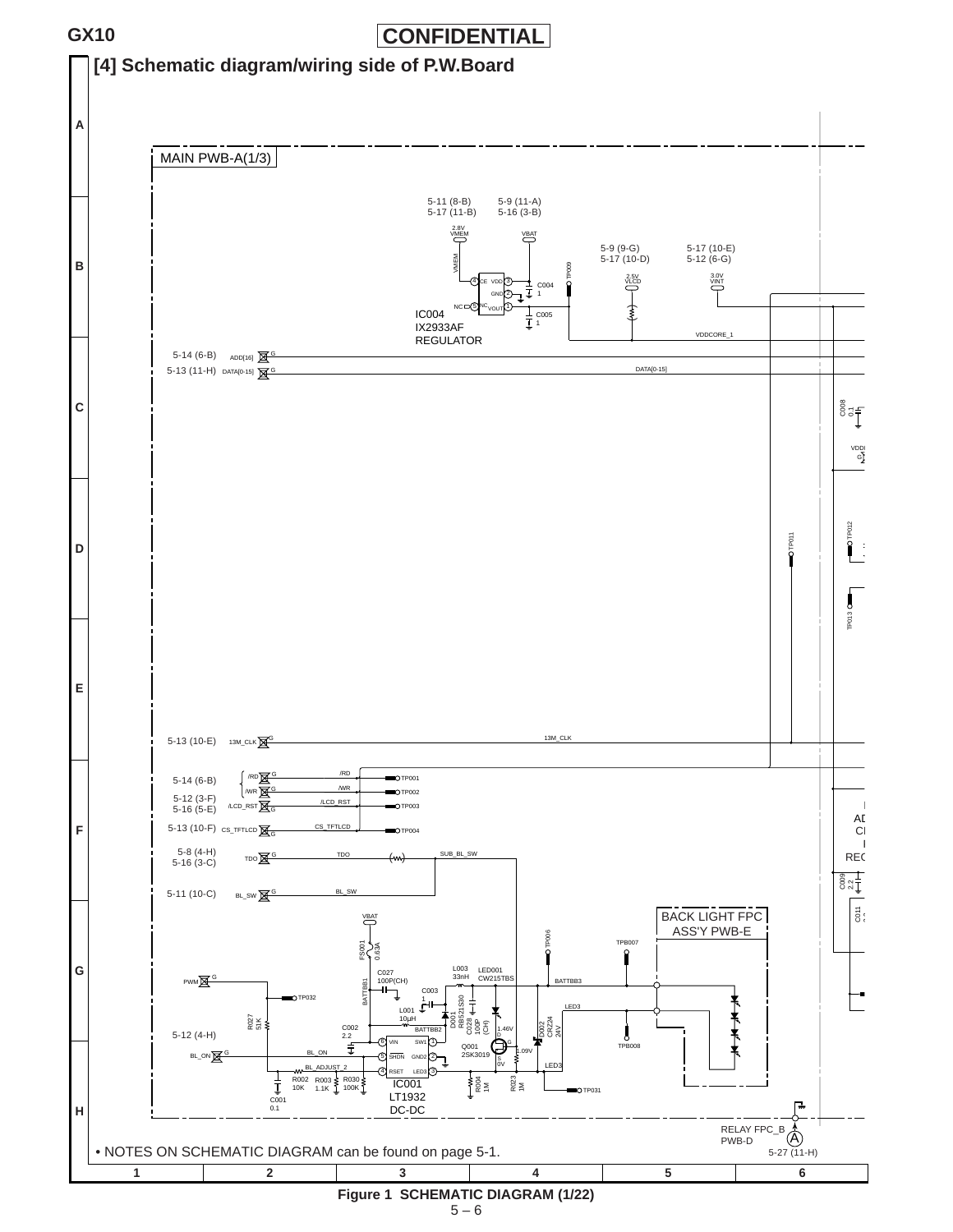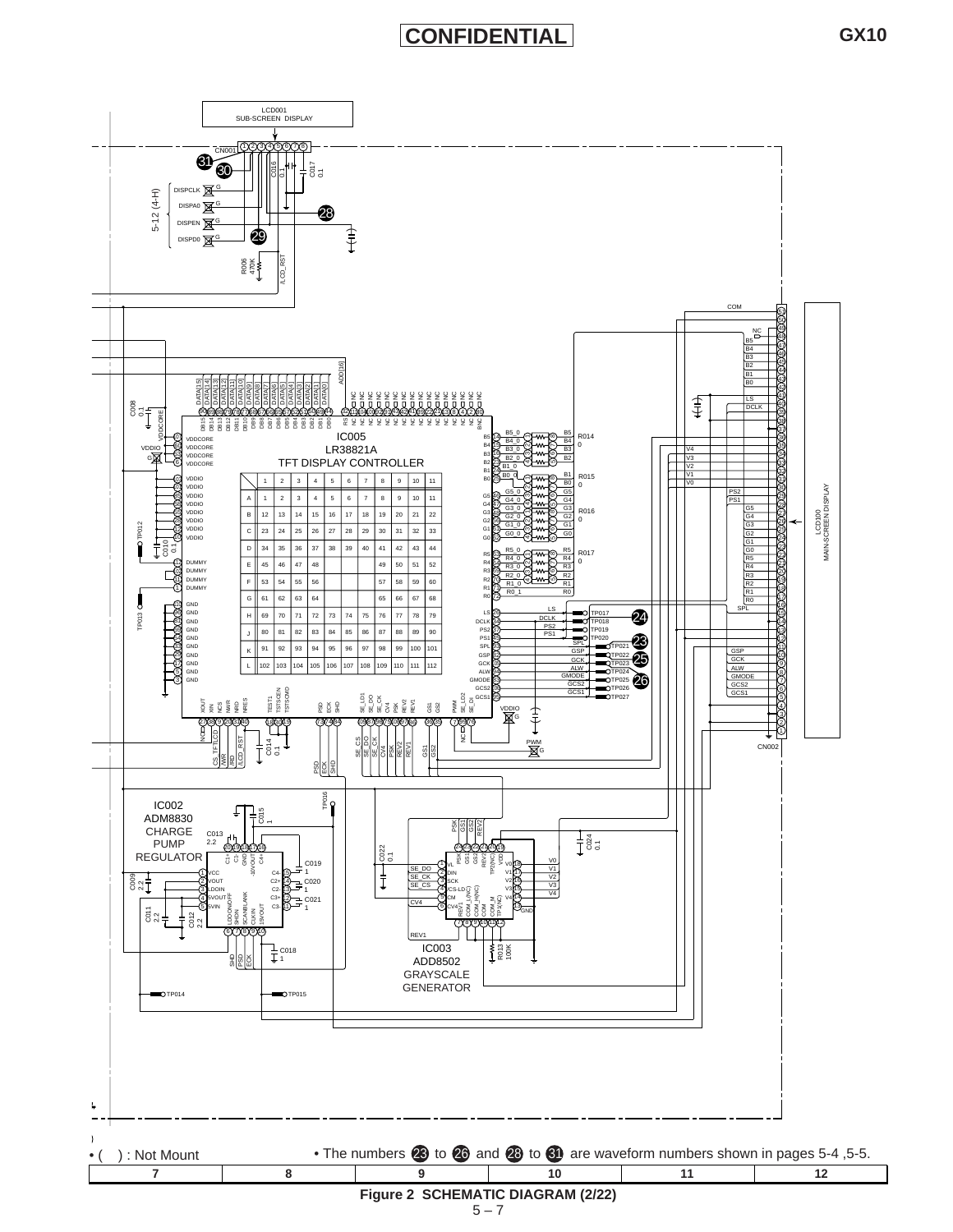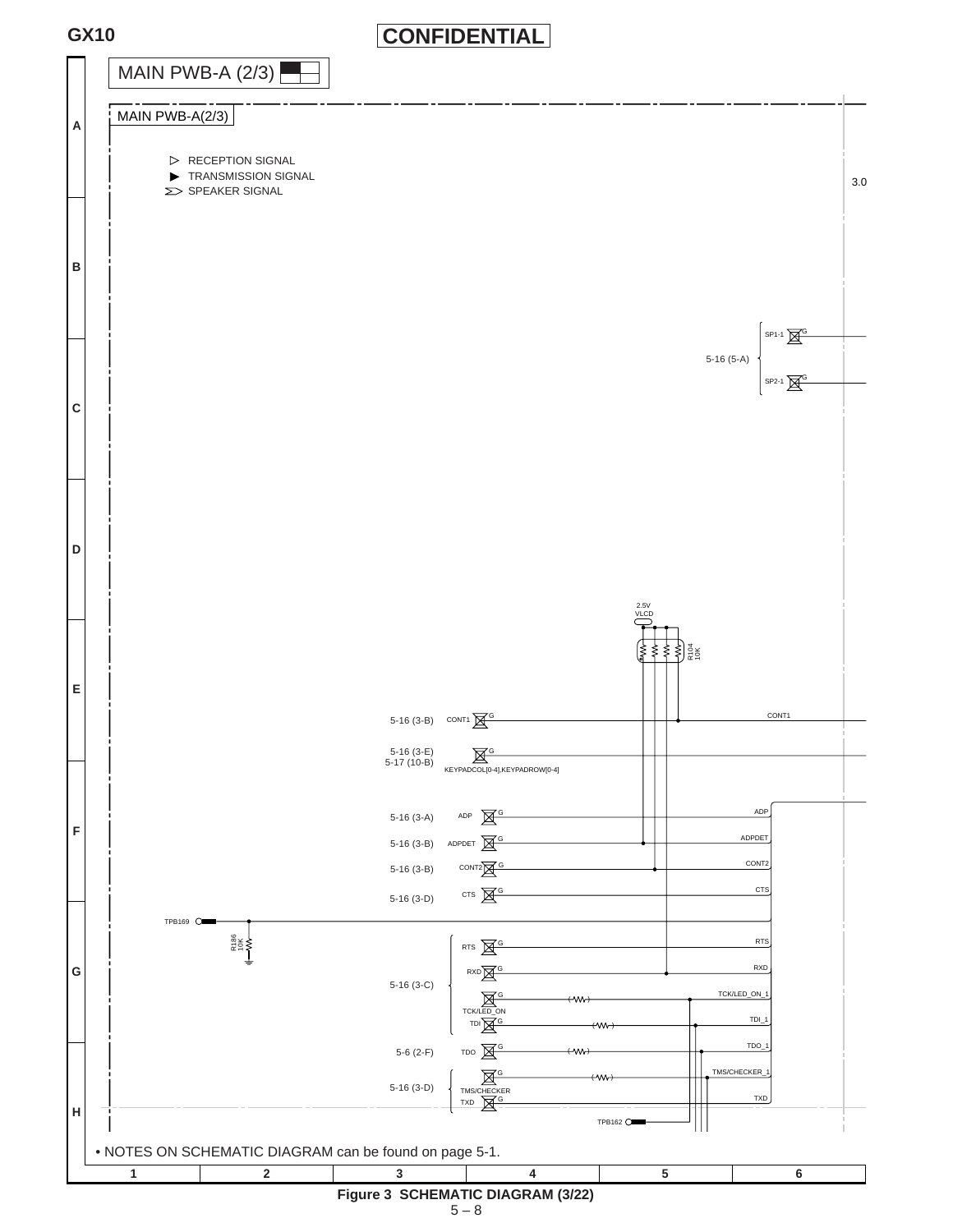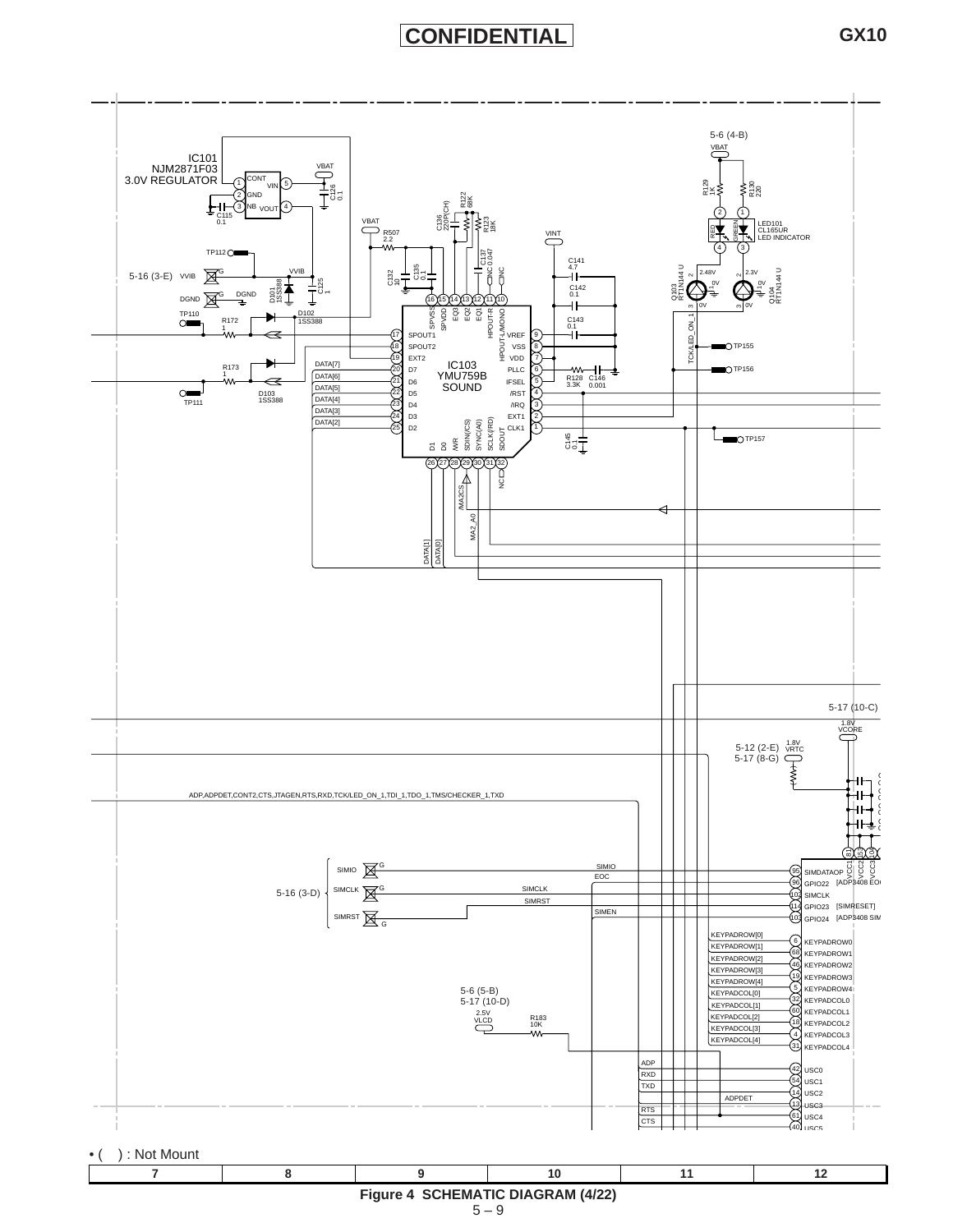

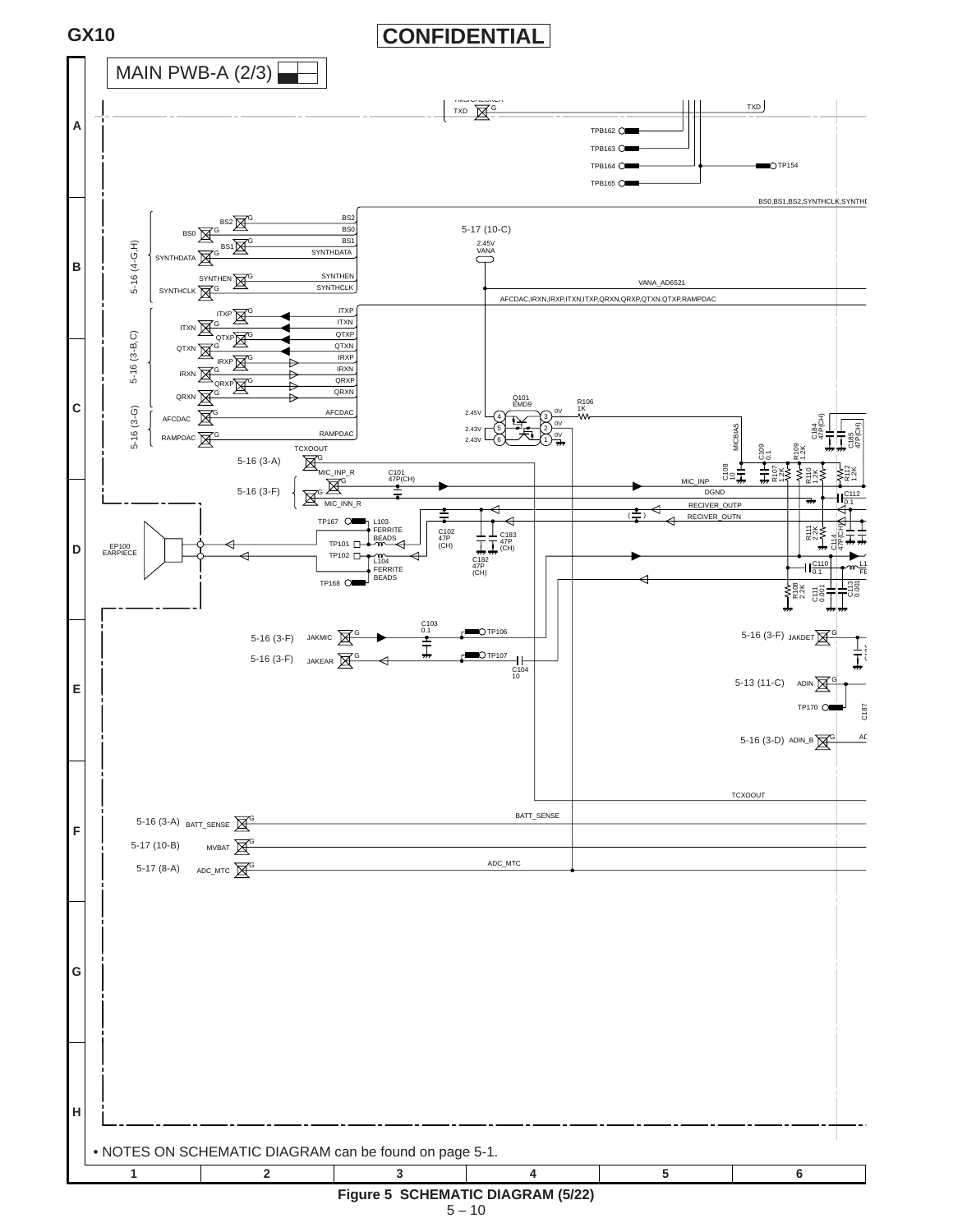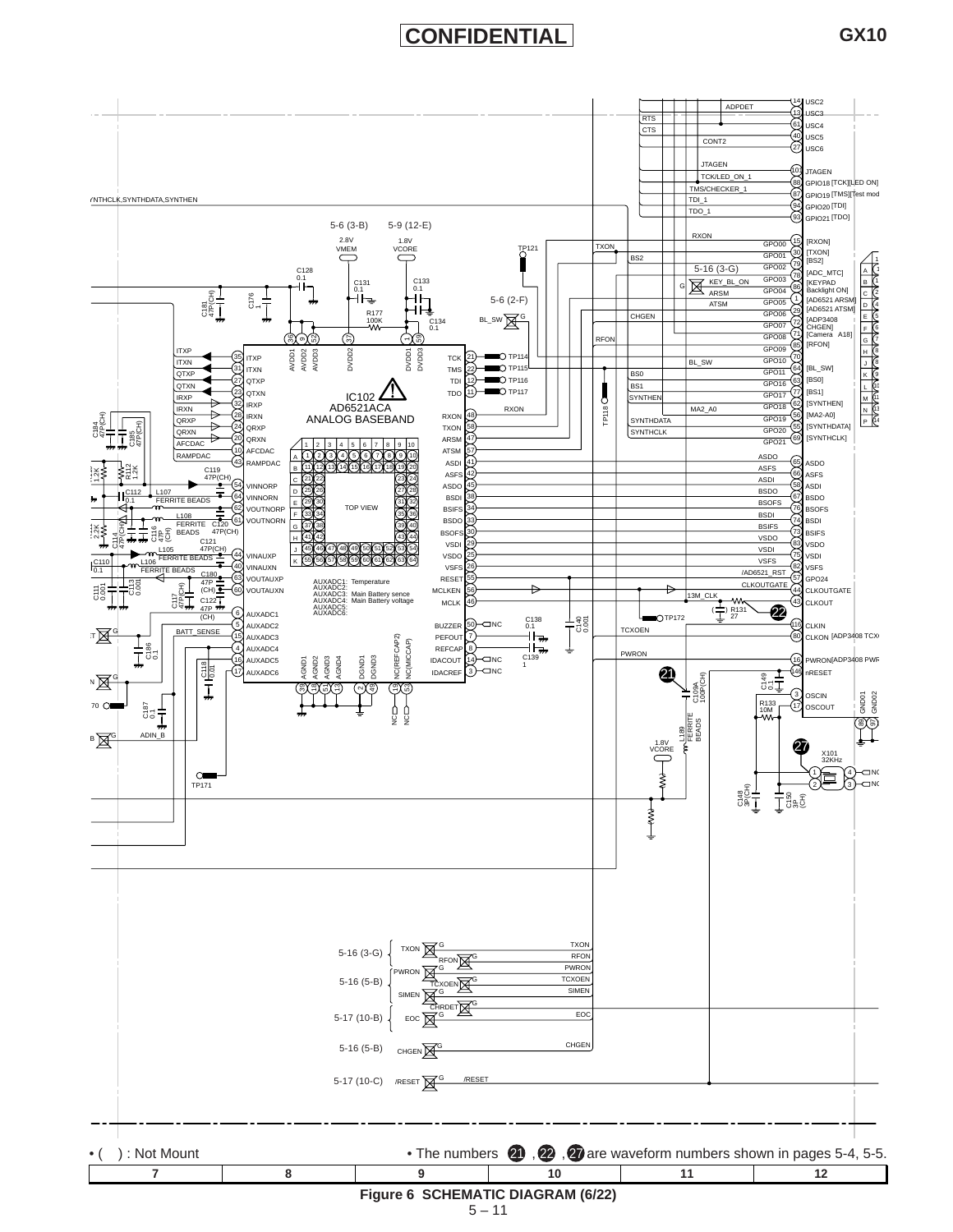

 $5 - 12$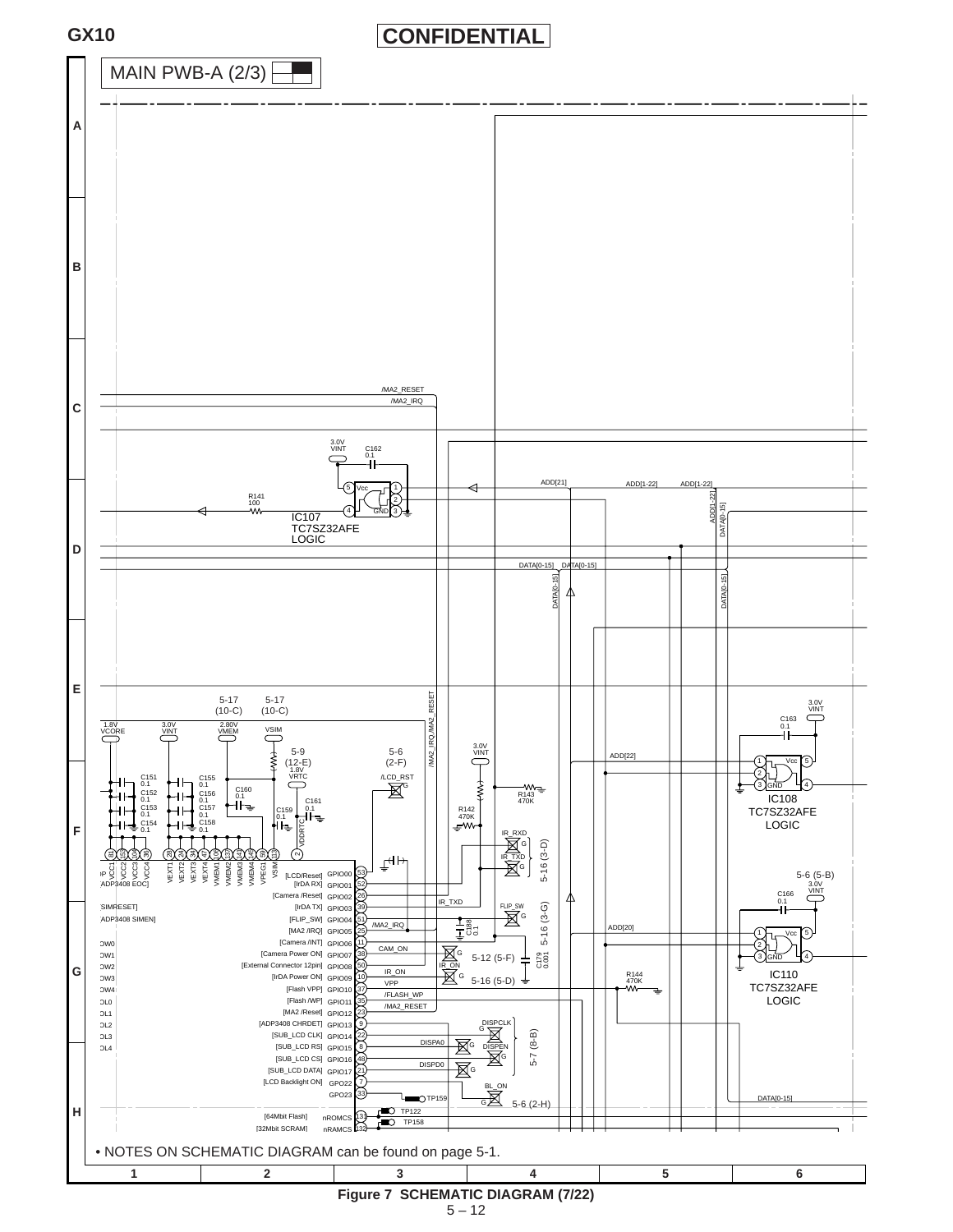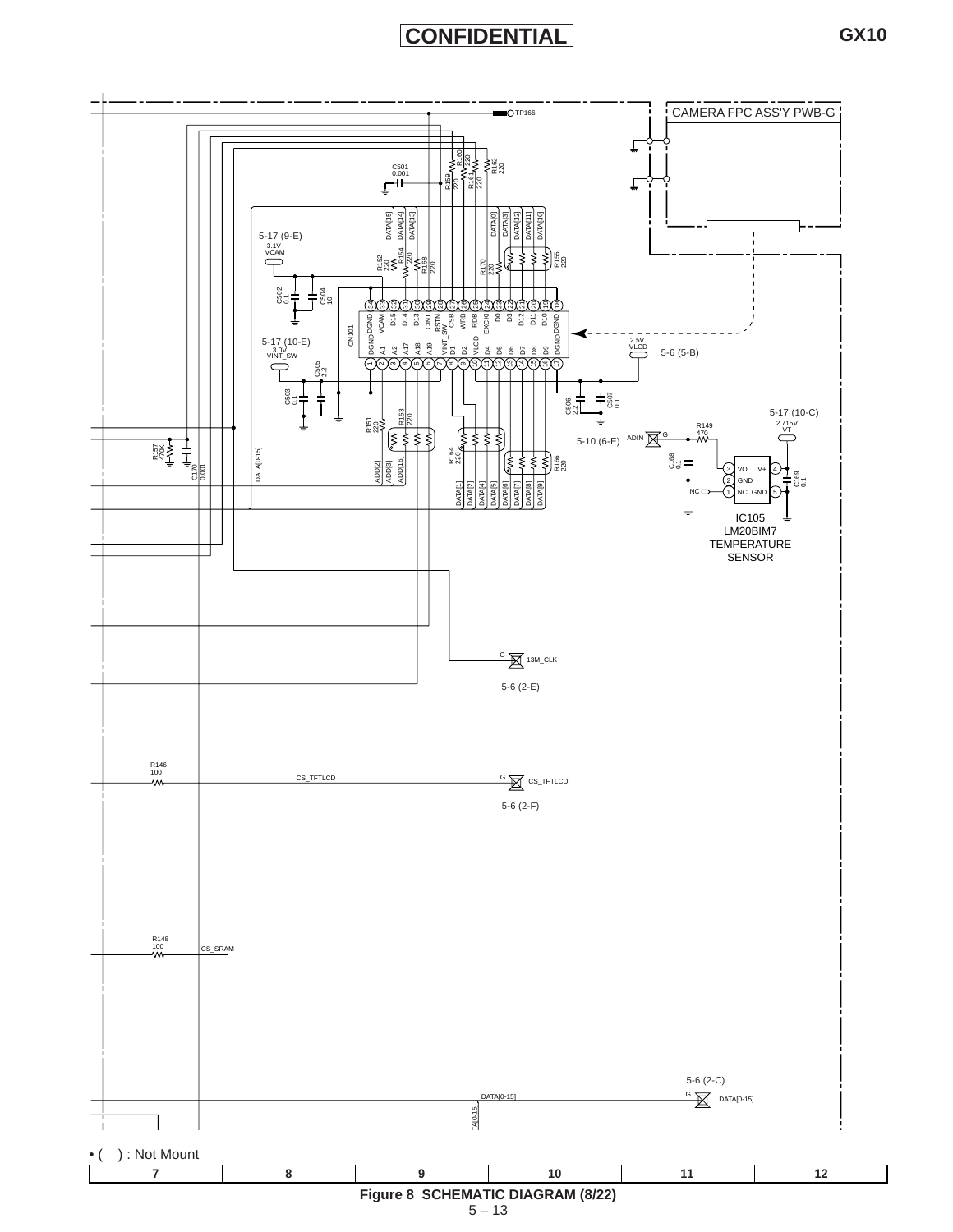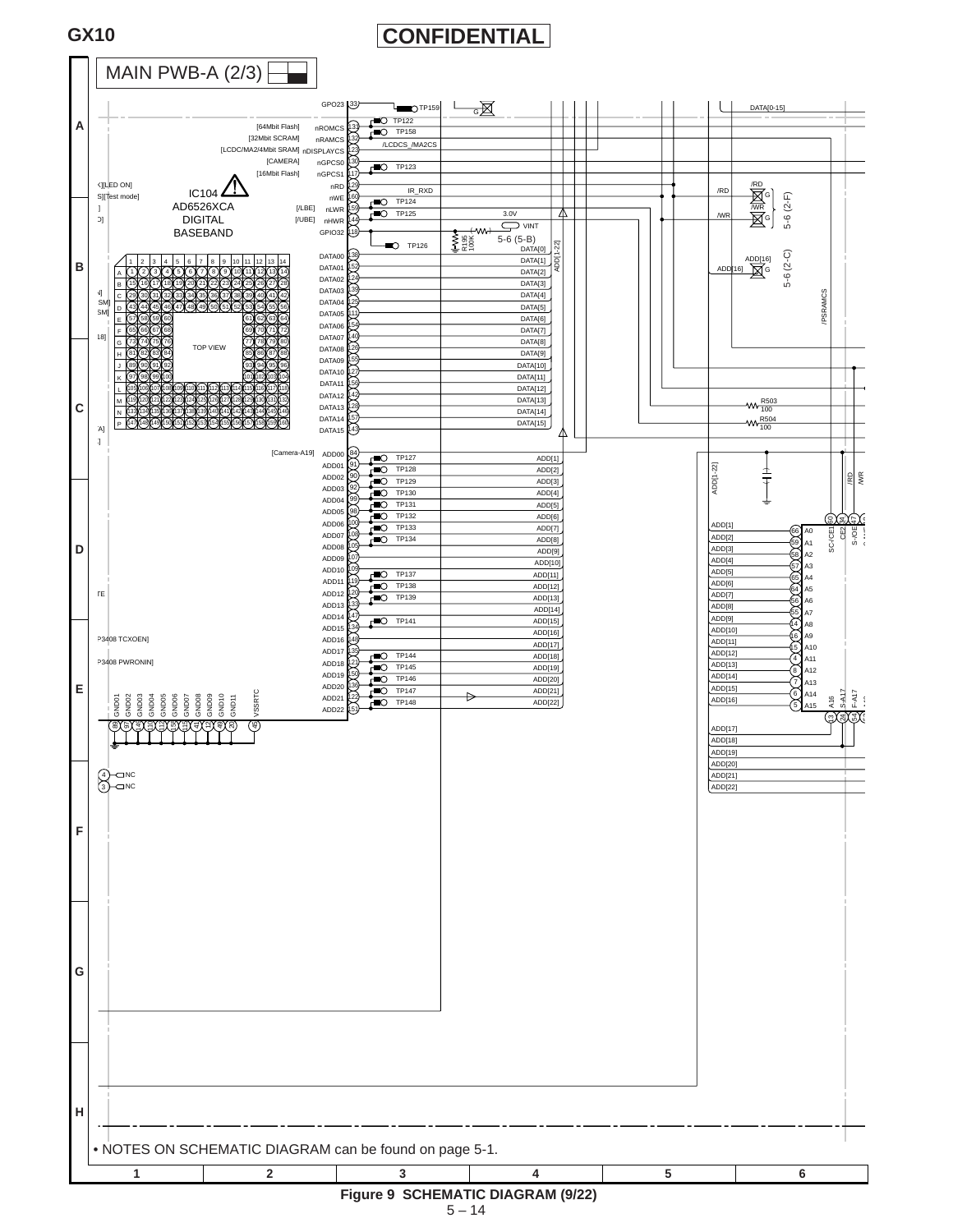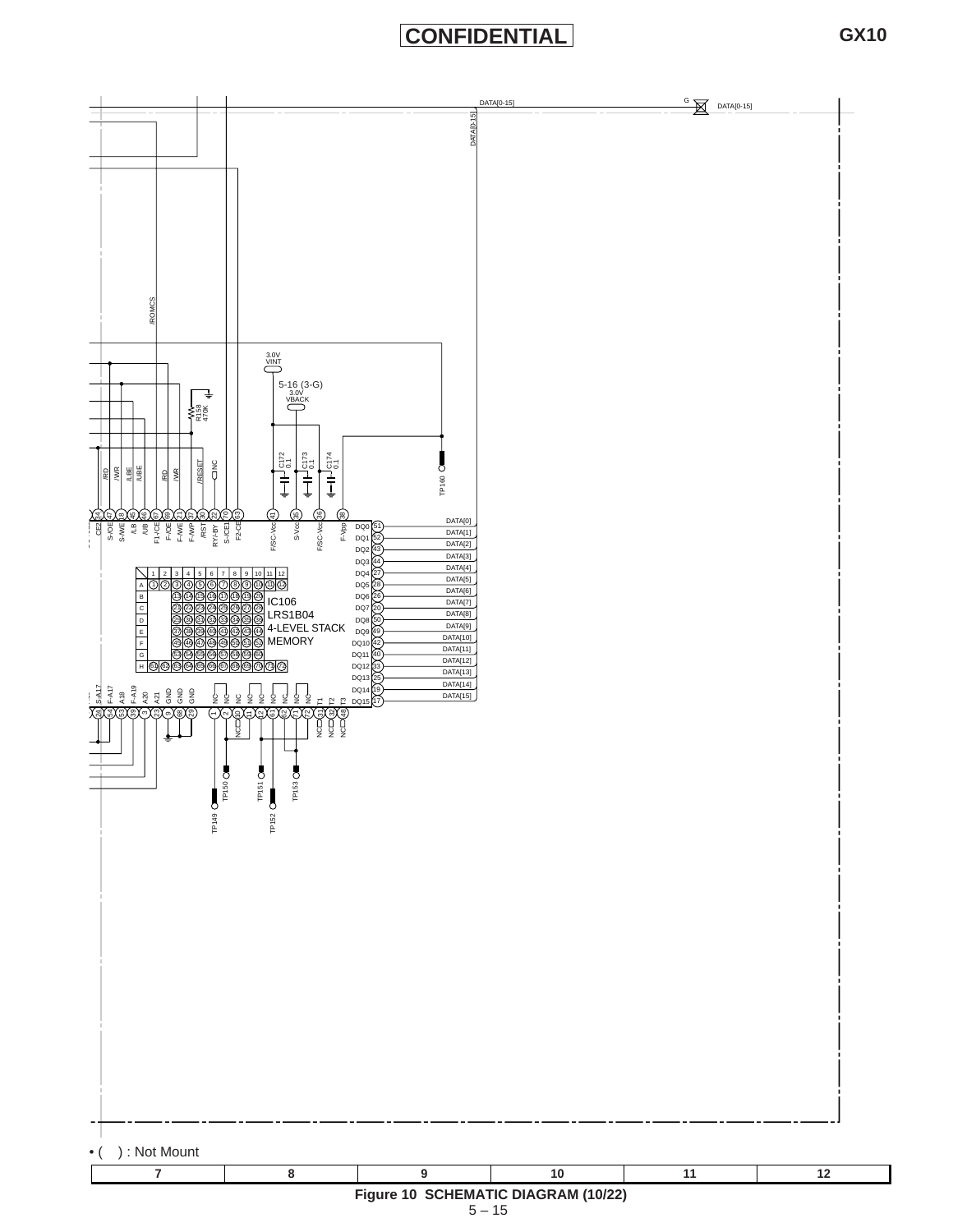

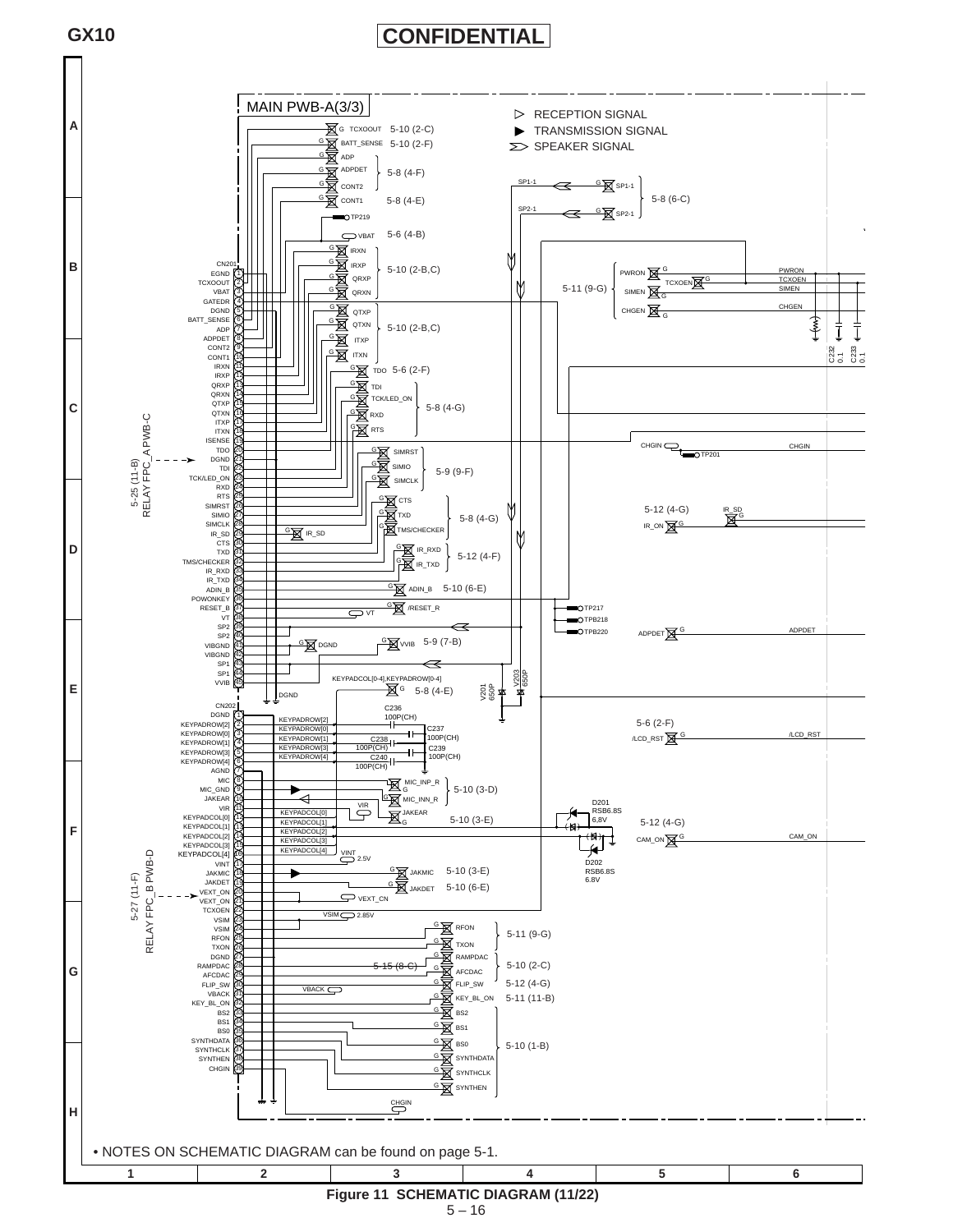

• ( ) : Not Mount

| Figure 12 SCHEMATIC DIAGRAM (12/22) |  |    |  |  |  |  |  |  |  |
|-------------------------------------|--|----|--|--|--|--|--|--|--|
|                                     |  | ᄃㅡ |  |  |  |  |  |  |  |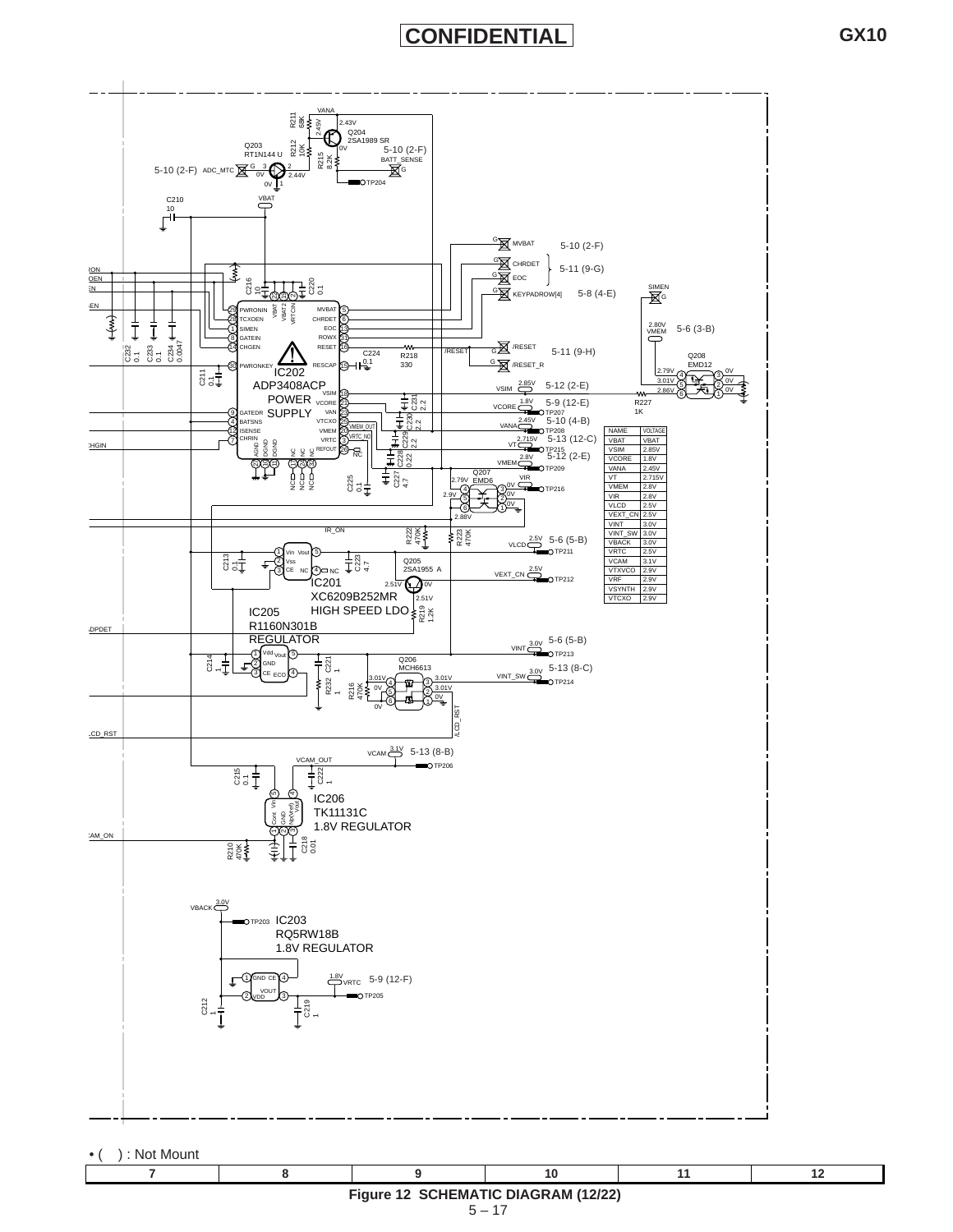

### **Figure 13 WIRING SIDE OF P.W.BOARD (1/5)**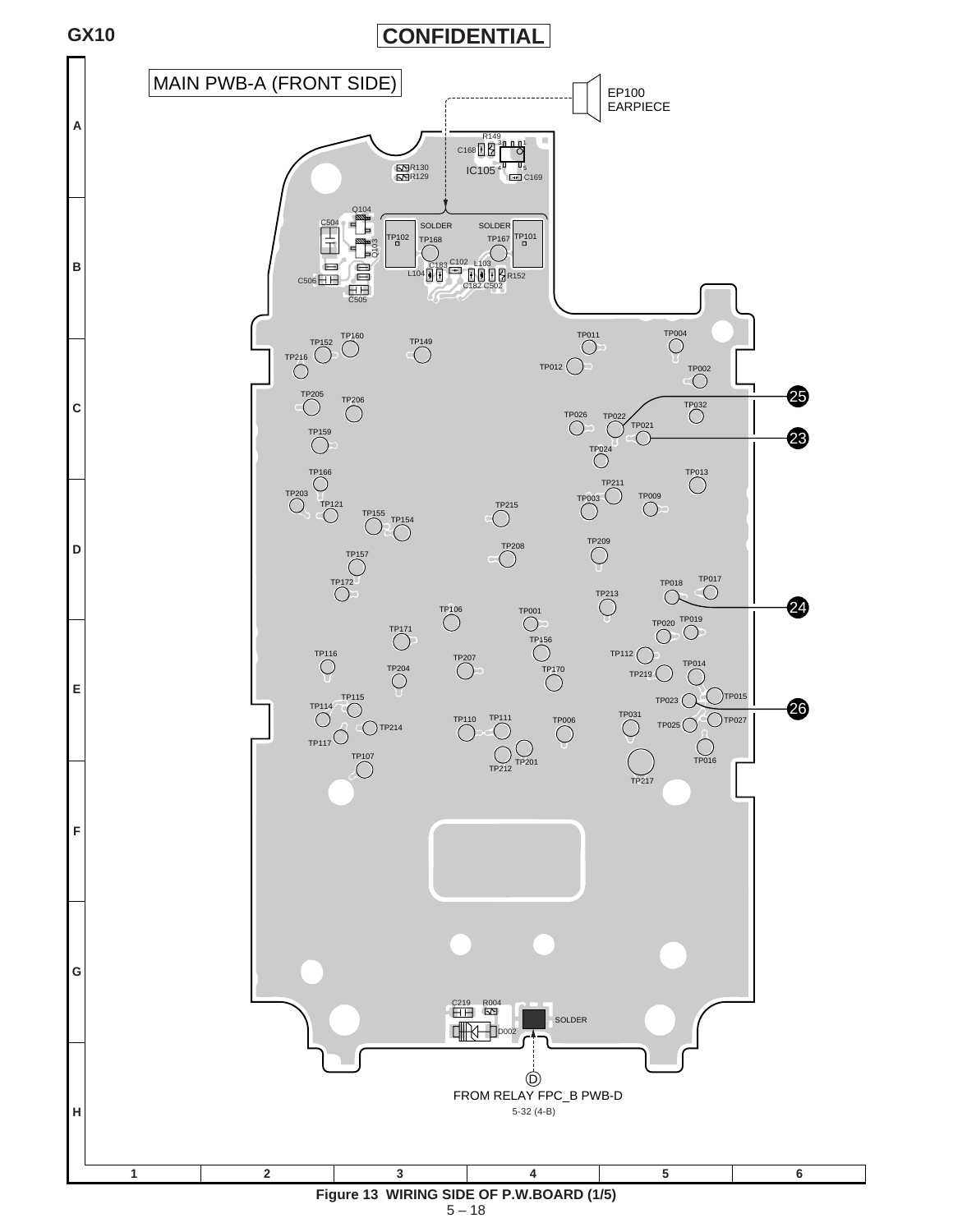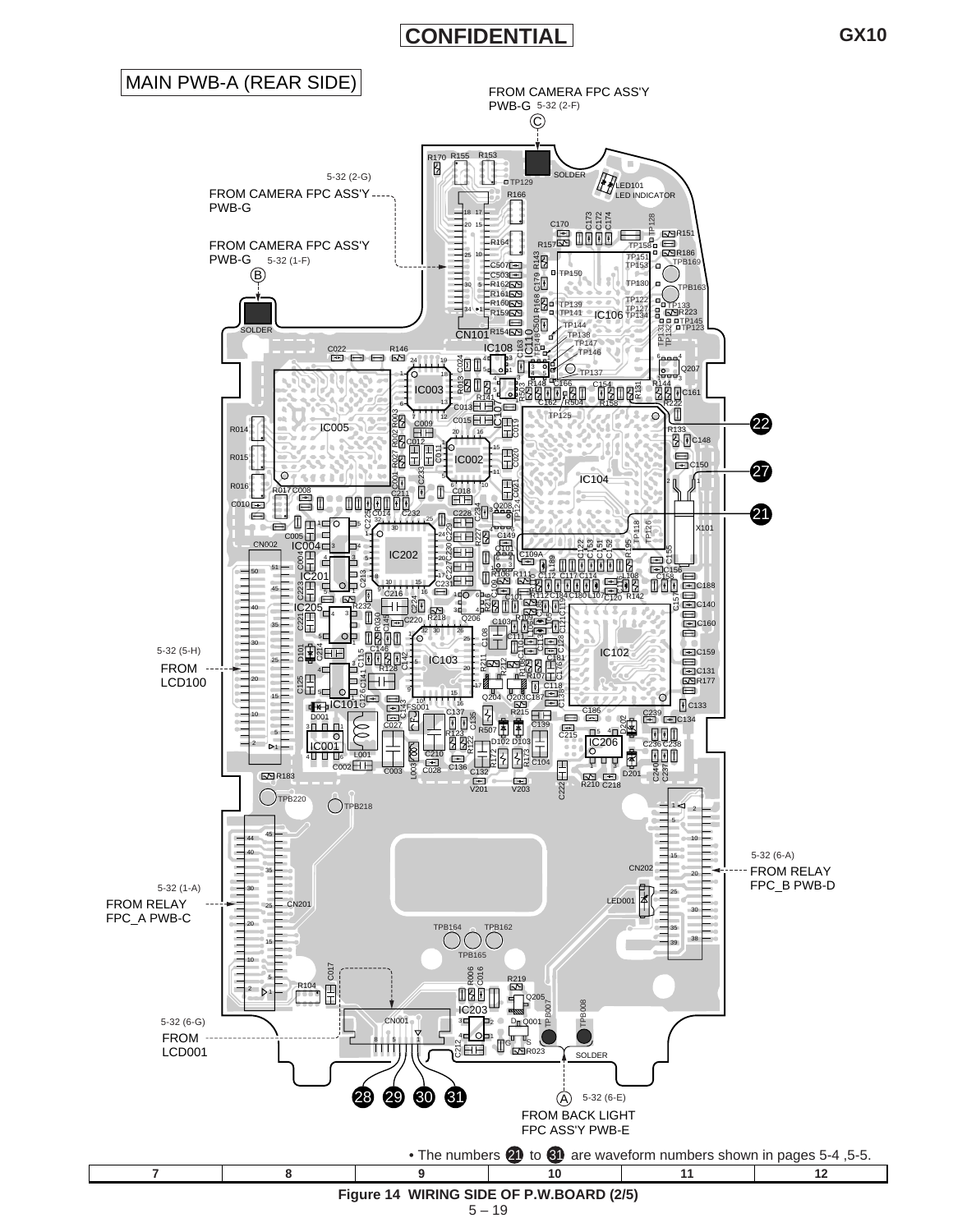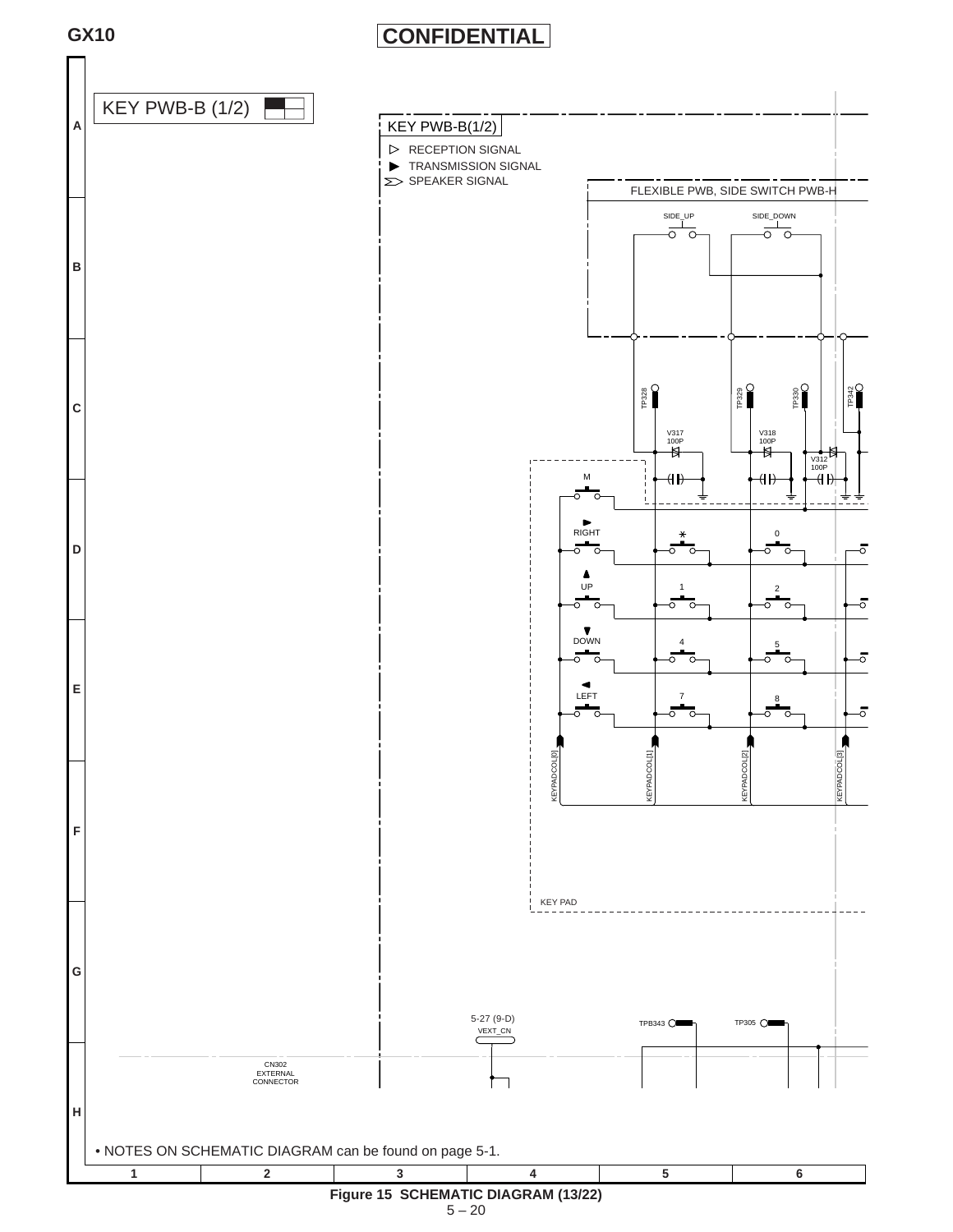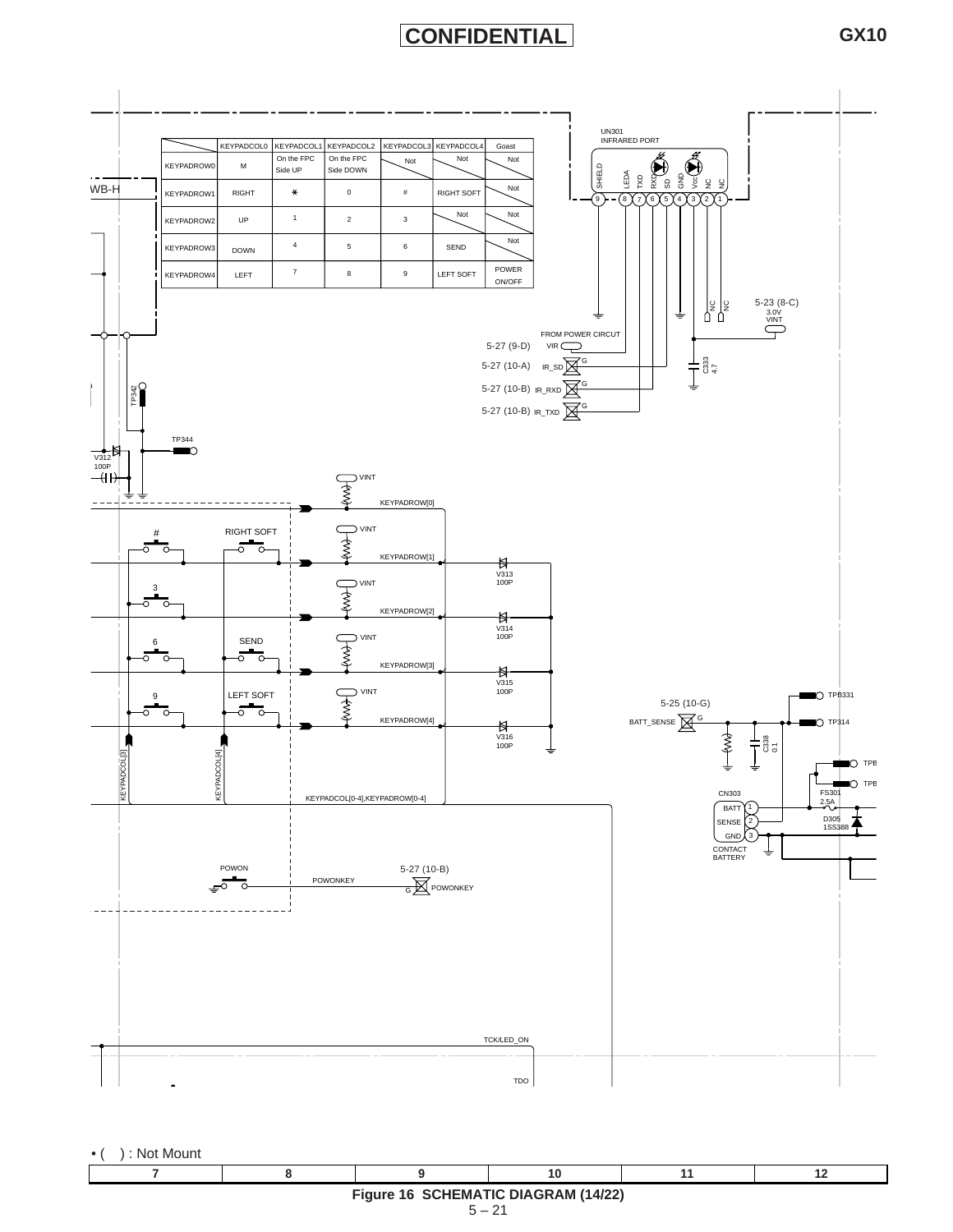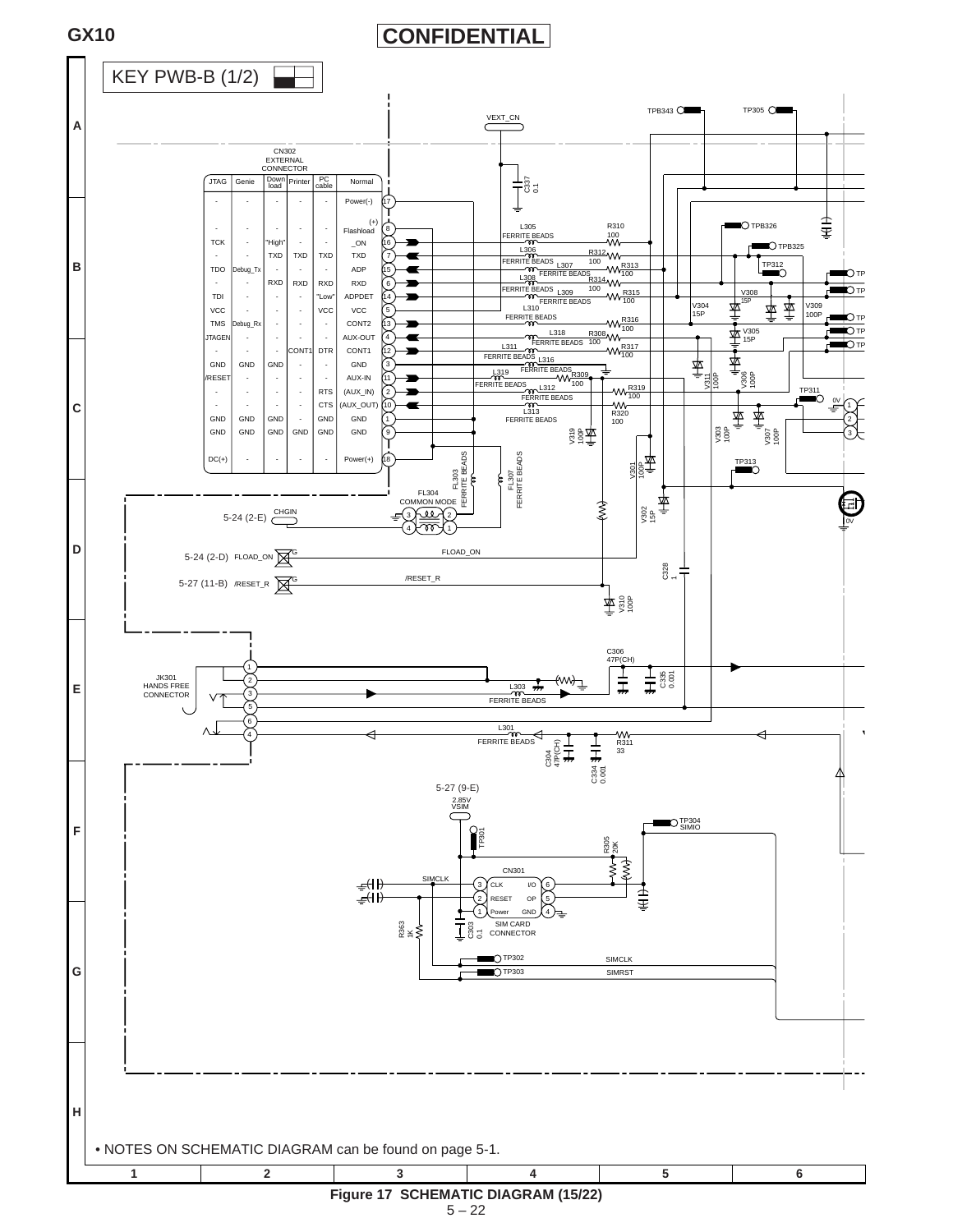

 $5 - 23$ **Figure 18 SCHEMATIC DIAGRAM (16/22)**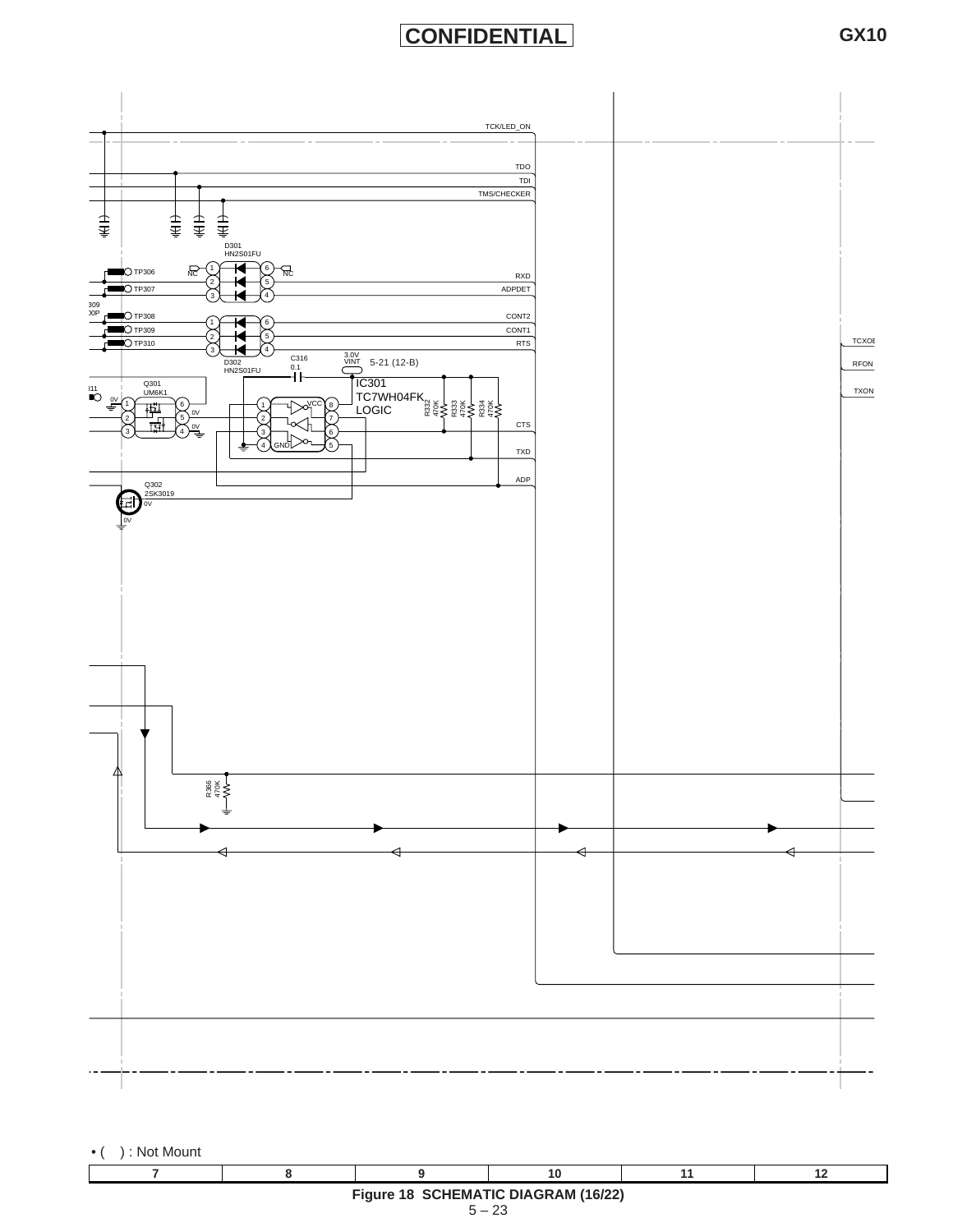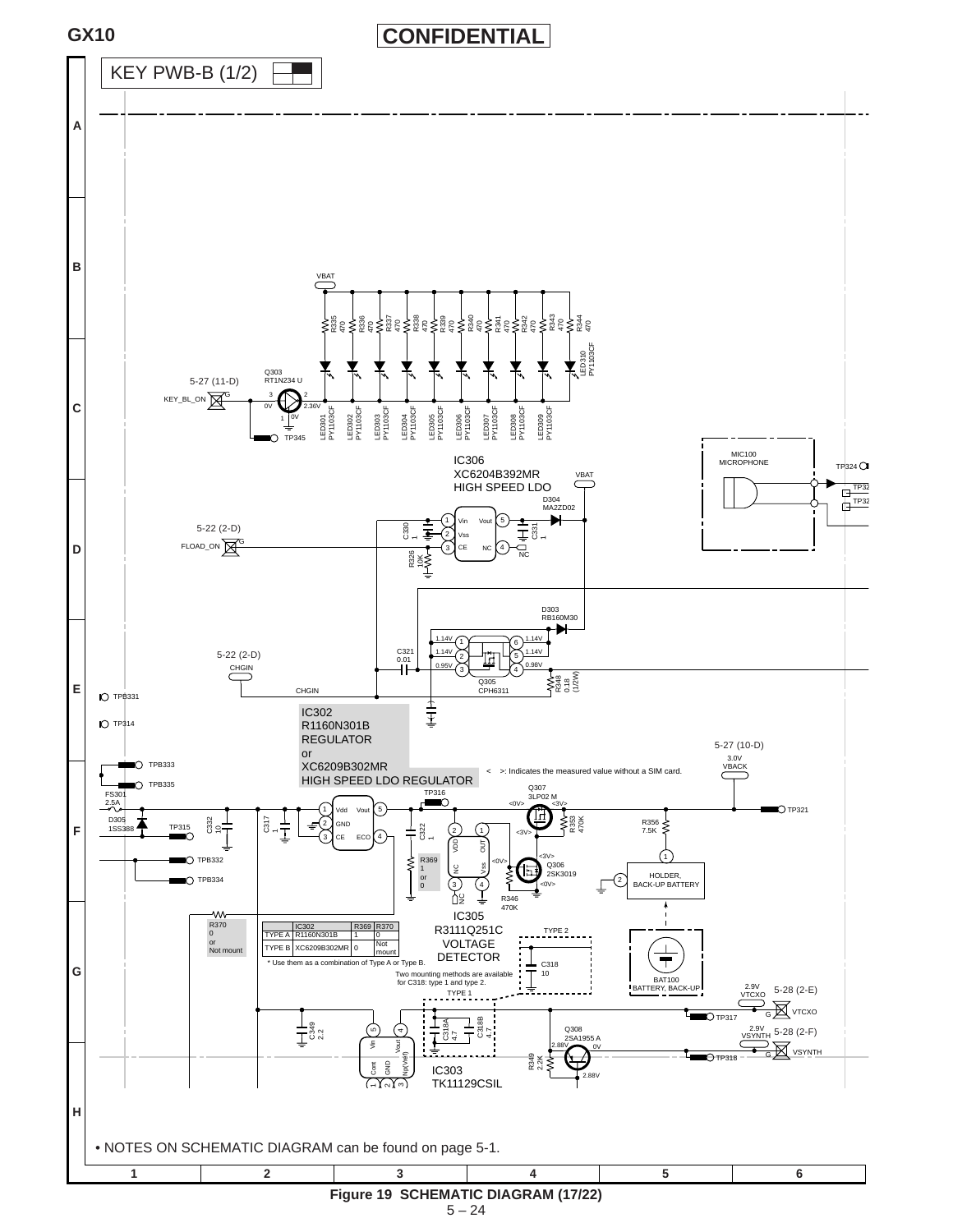

• ( ) : Not Mount

 $5 - 25$ **789 10 11 12 Figure 20 SCHEMATIC DIAGRAM (18/22)**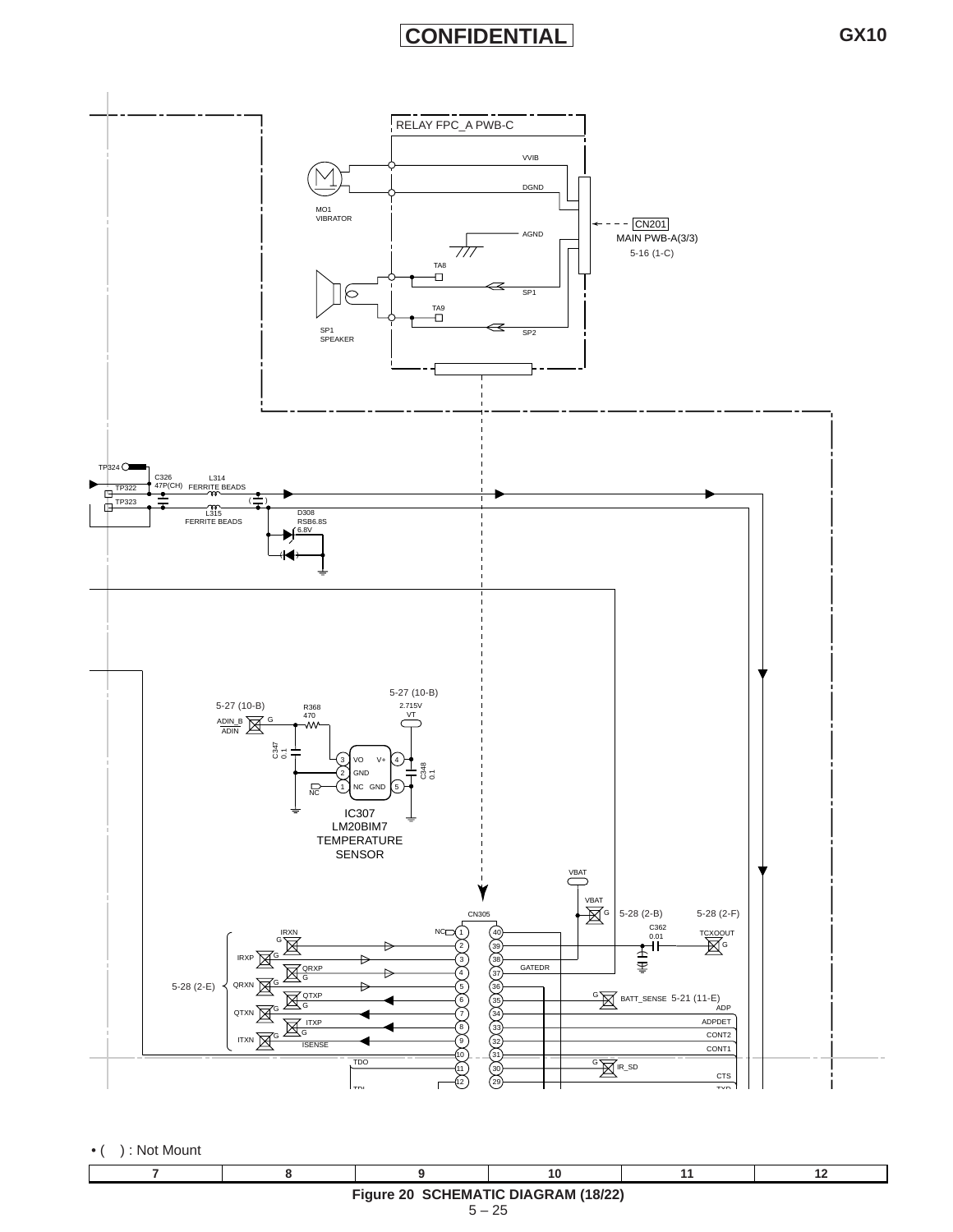



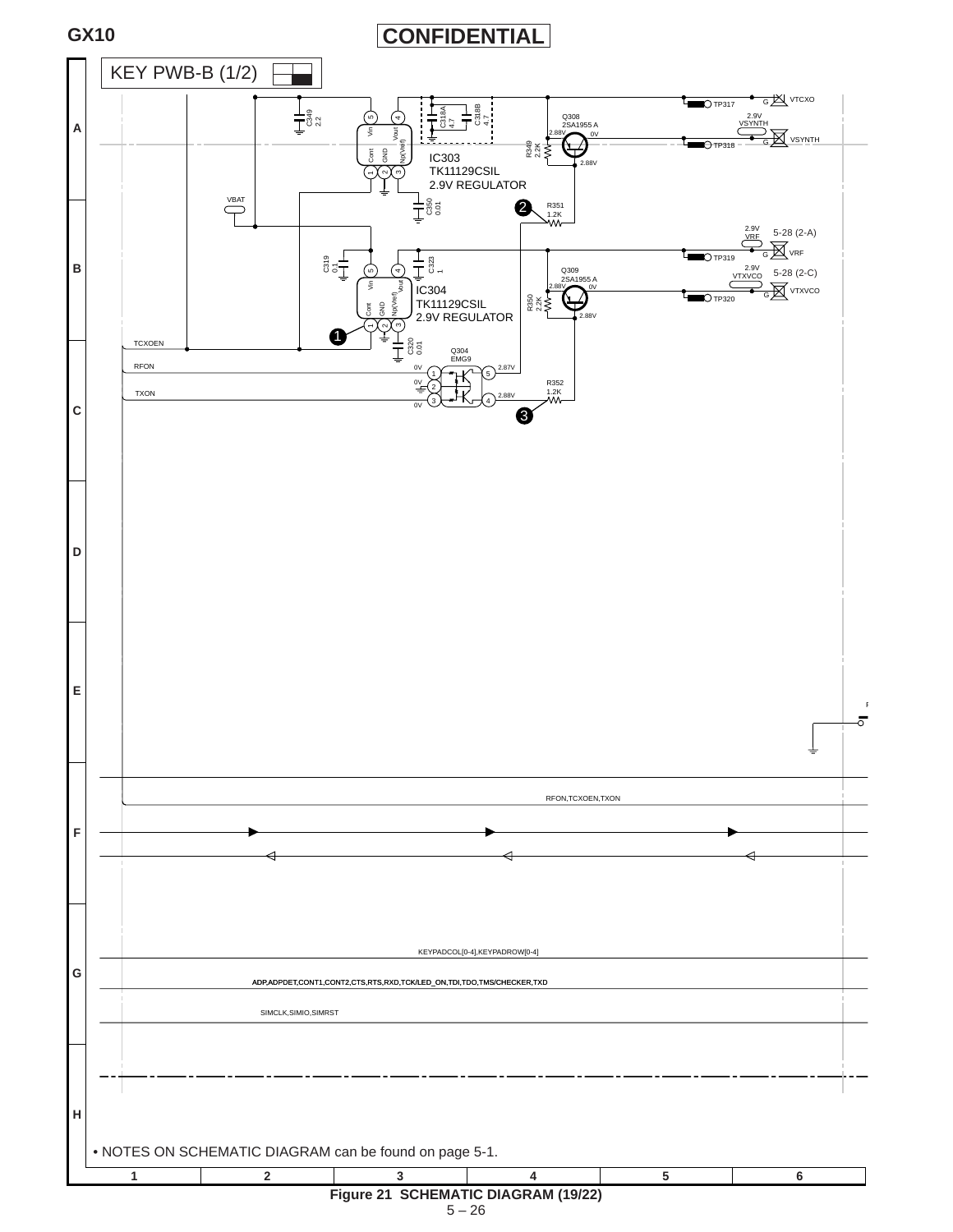

 $5 - 27$ **Figure 22 SCHEMATIC DIAGRAM (20/22)**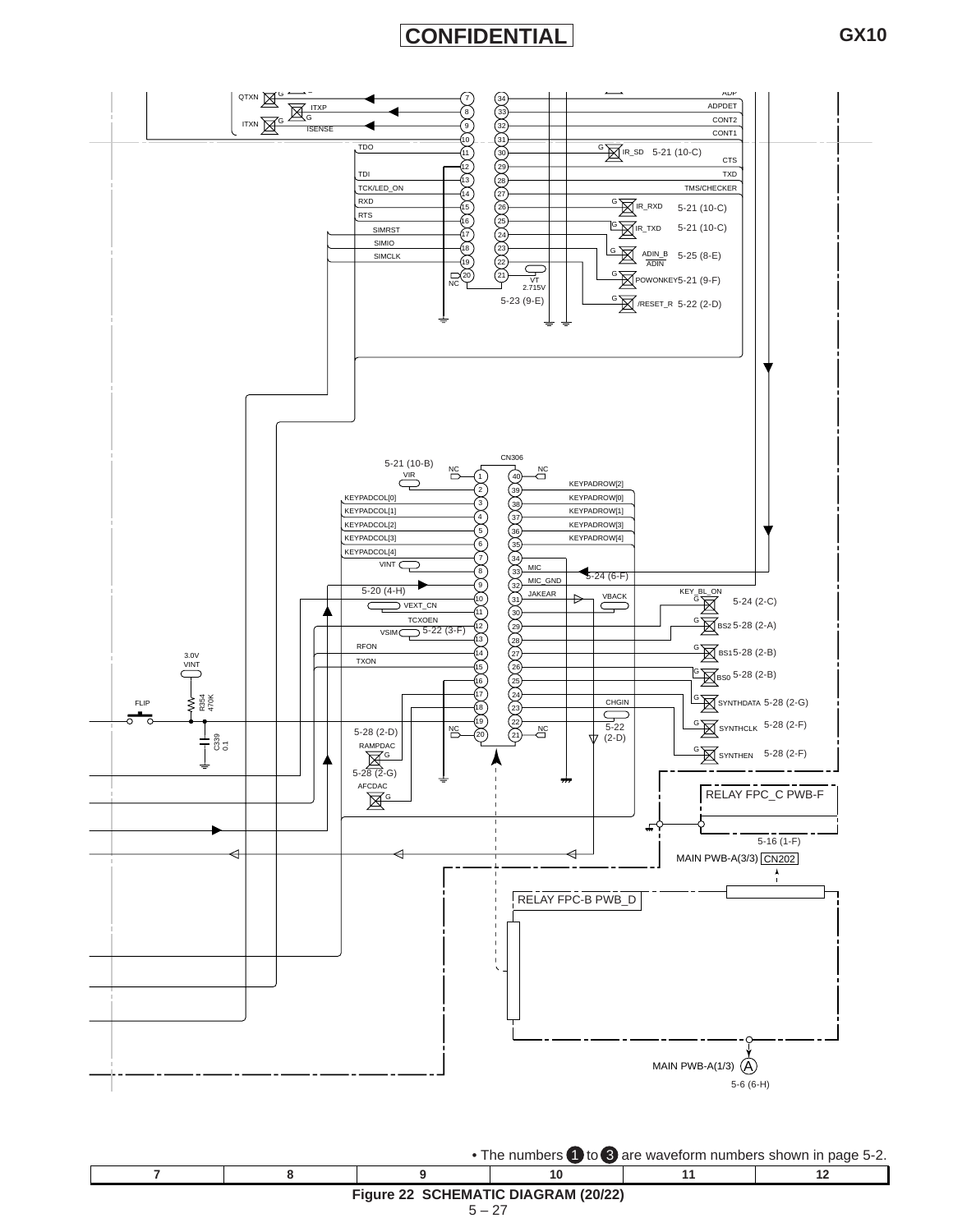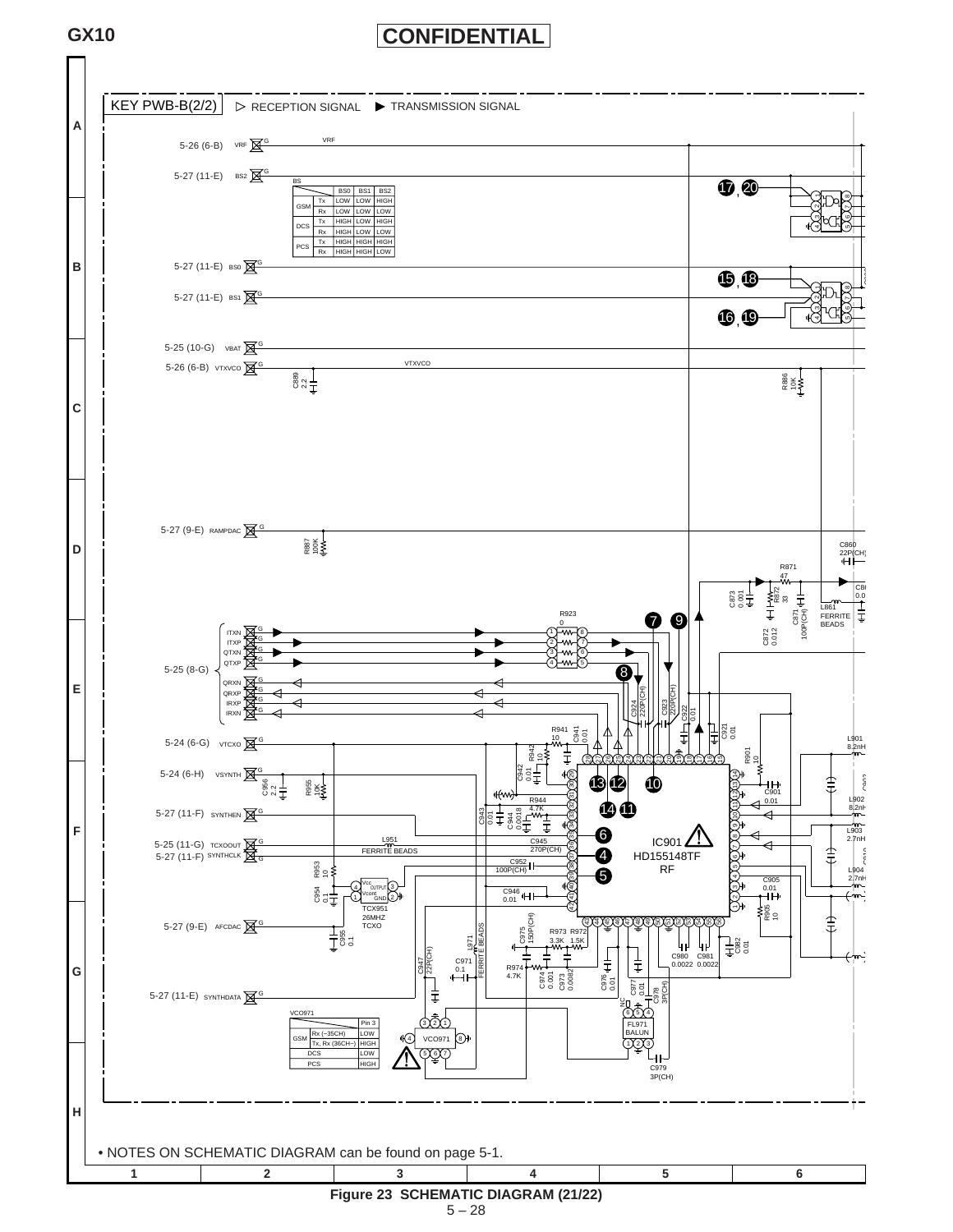

| \ : Not Mount_                                  | • The numbers 4 to 20 are waveform numbers shown in pages 5-2 to 5-4. |  |  |  |  |  |  |  |  |
|-------------------------------------------------|-----------------------------------------------------------------------|--|--|--|--|--|--|--|--|
|                                                 |                                                                       |  |  |  |  |  |  |  |  |
| Figure 24 SCHEMATIC DIAGRAM (22/22)<br>$5 - 29$ |                                                                       |  |  |  |  |  |  |  |  |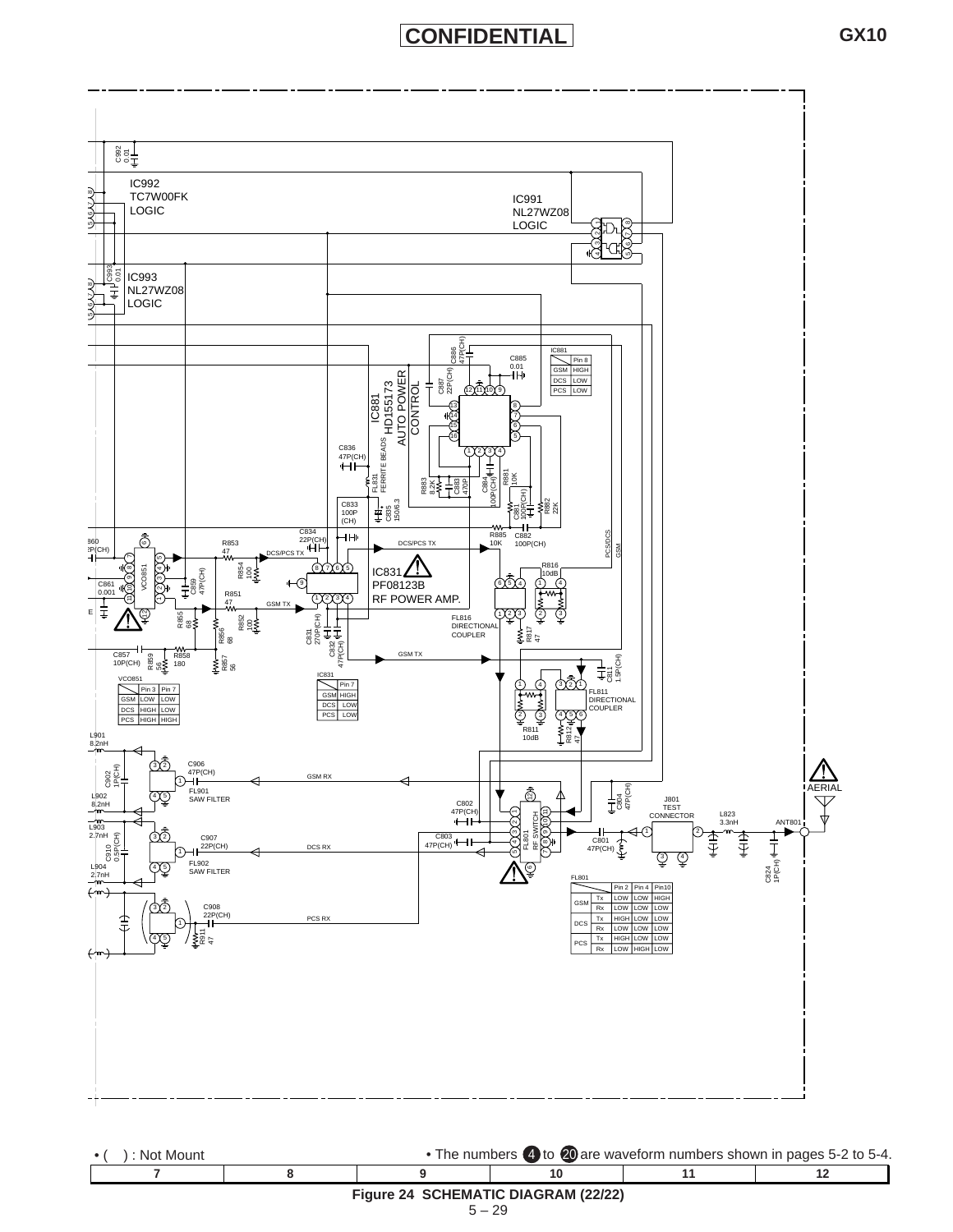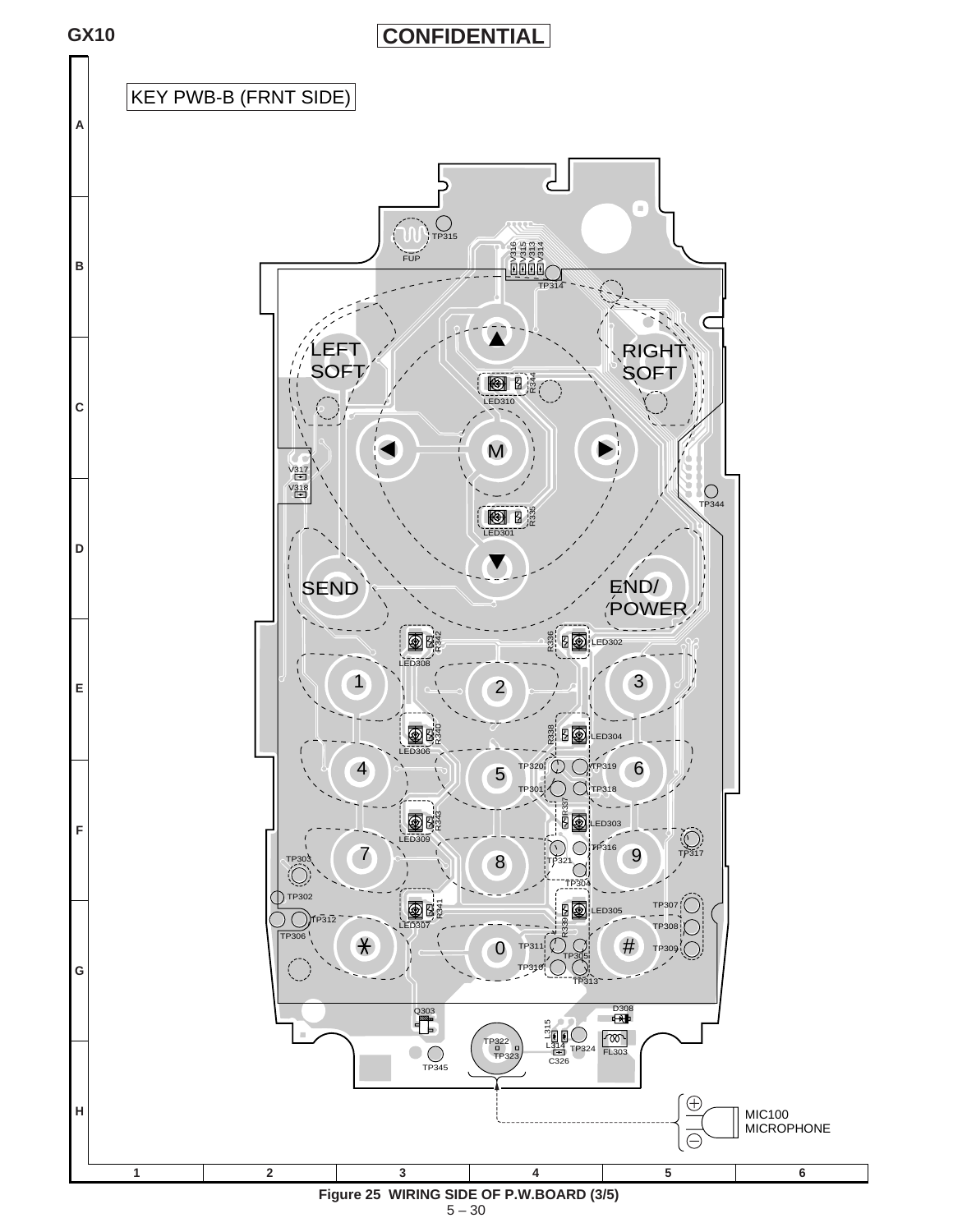